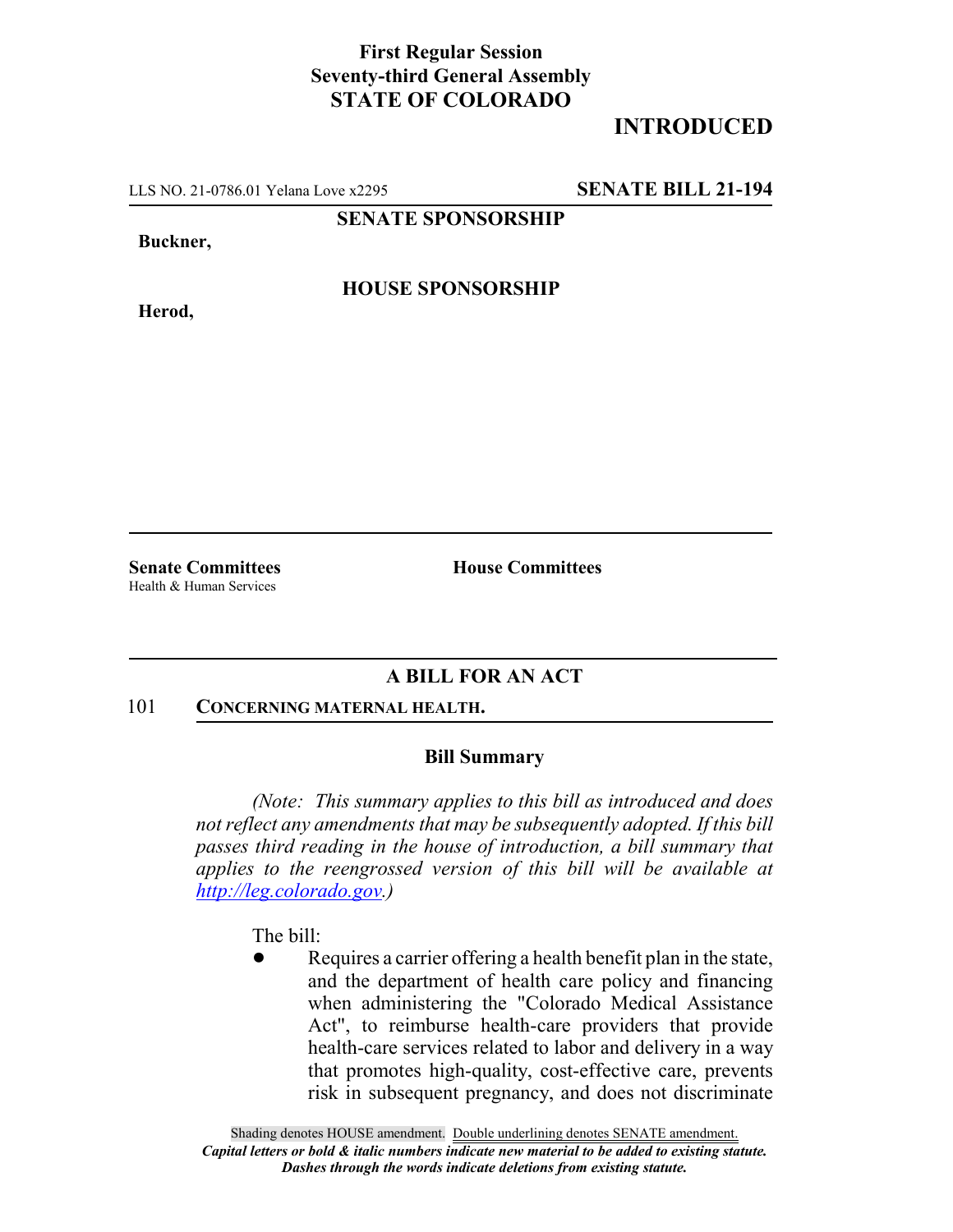based on the type of provider or facility;

- Requires each health-care provider licensed by the state to provide health-care services related to labor and delivery to implement best practices for interprofessional collaboration and the transfer of a pregnant person from home or a birthing center to a health facility;
- Requires the health equity commission in the department of public health and environment to study the use of research evidence in policies related to the perinatal period in Colorado and report findings to the general assembly;
- Requires the department of public health and environment to make recommendations to improve numerous topics related to maternal health; and
- Requires the department of health care policy and financing to seek an amendment to the state medical assistance plan to provide 12 months of postpartum medical benefits to persons who qualified for benefits while pregnant.
- 1 *Be it enacted by the General Assembly of the State of Colorado:*
- 2 **SECTION 1.** In Colorado Revised Statutes, 10-16-104, **add**  $3$  (3)(d) as follows:

 **10-16-104. Mandatory coverage provisions - rules - definitions.** (3) **Maternity coverage.** (d) A CARRIER OFFERING A HEALTH BENEFIT PLAN IN THE STATE SHALL REIMBURSE PROVIDERS THAT PROVIDE HEALTH-CARE SERVICES RELATED TO LABOR AND DELIVERY IN A MANNER THAT:

- 9 (I) PROMOTES HIGH-QUALITY, COST-EFFECTIVE CARE AND 10 PREVENTS RISK IN SUBSEQUENT PREGNANCIES; AND
- 11 (II) DOES NOT DISCRIMINATE BASED ON THE TYPE OF PROVIDER OR 12 FACILITY.
- 13 **SECTION 2.** In Colorado Revised Statutes, **add** 12-30-116 as 14 follows:

15 **12-30-116. Acceptance of transfers from home and birthing** 16 **centers.** (1) A PERSON LICENSED UNDER THIS TITLE 12 TO PROVIDE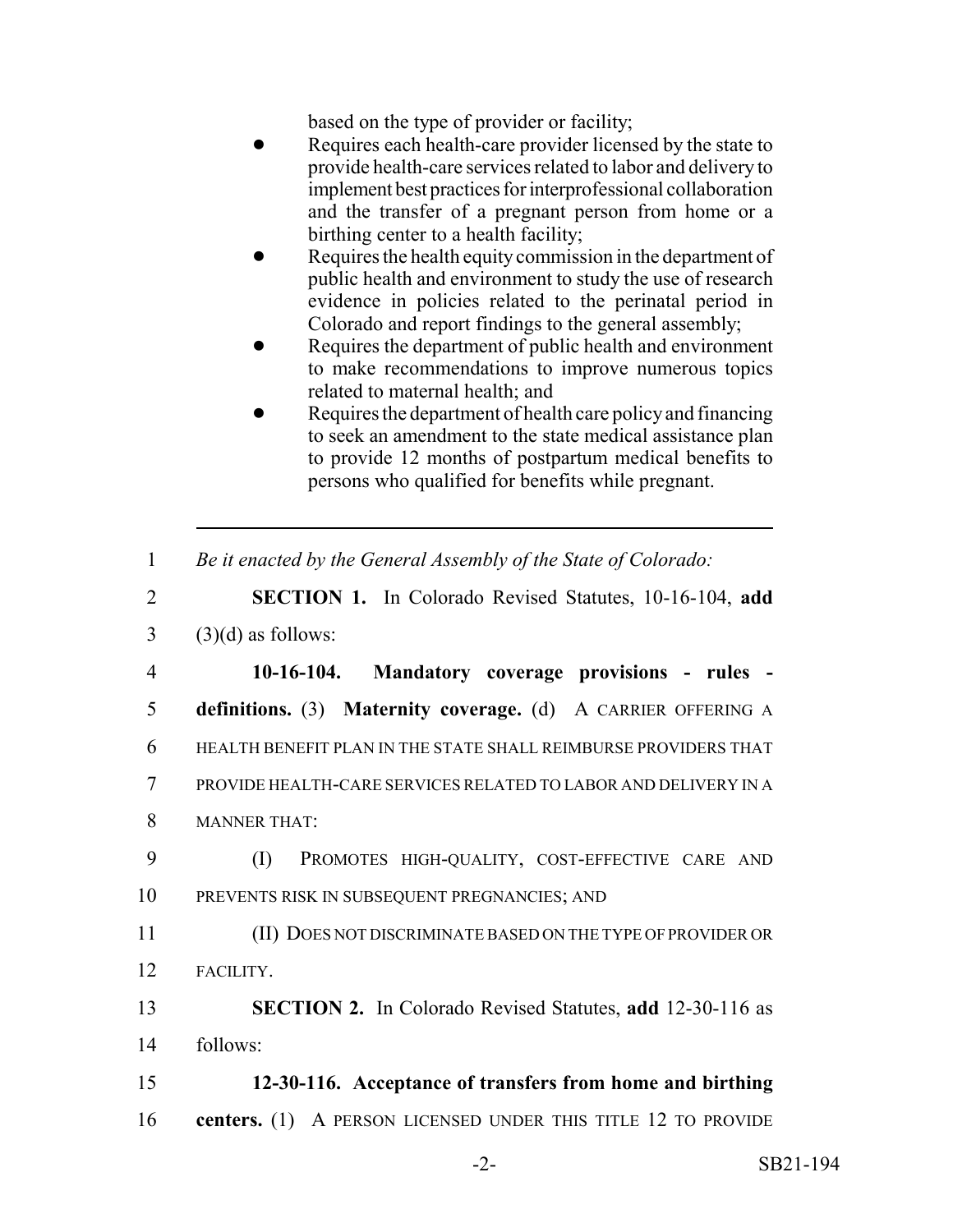HEALTH-CARE SERVICES RELATED TO LABOR AND DELIVERY SHALL IMPLEMENT BEST PRACTICES FOR INTERPROFESSIONAL COLLABORATION AND THE TRANSFER OF A PREGNANT PERSON FROM HOME OR A BIRTHING CENTER TO A HOSPITAL LICENSED OR CERTIFIED PURSUANT TO SECTION  $5 \qquad 25 - 1.5 - 103 \tag{1}.$ 

 (2) A HEALTH-CARE PROVIDER DESCRIBED IN SUBSECTION (1) OF THIS SECTION SHALL ACCEPT A TRANSFER OF A PREGNANT PERSON FROM HOME OR A BIRTHING CENTER WITHOUT DISCRIMINATION BASED ON:

 (a) THE PERSON'S AGE, CITIZENSHIP STATUS, COLOR, DISABILITY, GENDER, GENDER EXPRESSION, GENDER IDENTITY, GENETIC INFORMATION, HEALTH STATUS, NATIONAL ORIGIN, RACE, RELIGION, SEX, OR SEXUAL ORIENTATION; OR

 (b) WHETHER THE PERSON WAS SEEKING CARE OUTSIDE OF THE HOSPITAL SETTING WHEN THE PERSON BEGAN EXPERIENCING SYMPTOMS THAT REQUIRE IMMEDIATE CARE AT A HOSPITAL.

 (3) THIS SECTION DOES NOT PROHIBIT HEALTH-CARE PROVIDERS FROM BILLING FOR HEALTH-CARE SERVICES RENDERED.

 (4) THE ACCEPTANCE OF A TRANSFERRED PREGNANT PERSON DOES NOT ESTABLISH AN EMPLOYMENT OR CONSULTATION RELATIONSHIP BETWEEN THE ACCEPTING HEALTH-CARE PROVIDER AND THE TRANSFERRING HEALTH-CARE PROVIDER OR ESTABLISH GROUNDS FOR VICARIOUS LIABILITY.

 **SECTION 3.** In Colorado Revised Statutes, 25-2-112, **amend** (7) as follows:

 **25-2-112. Certificates of birth - filing - establishment of paternity - notice to collegeinvest.** (7) (a) The state registrar shall revise the birth certificate worksheet form used for the preparation of a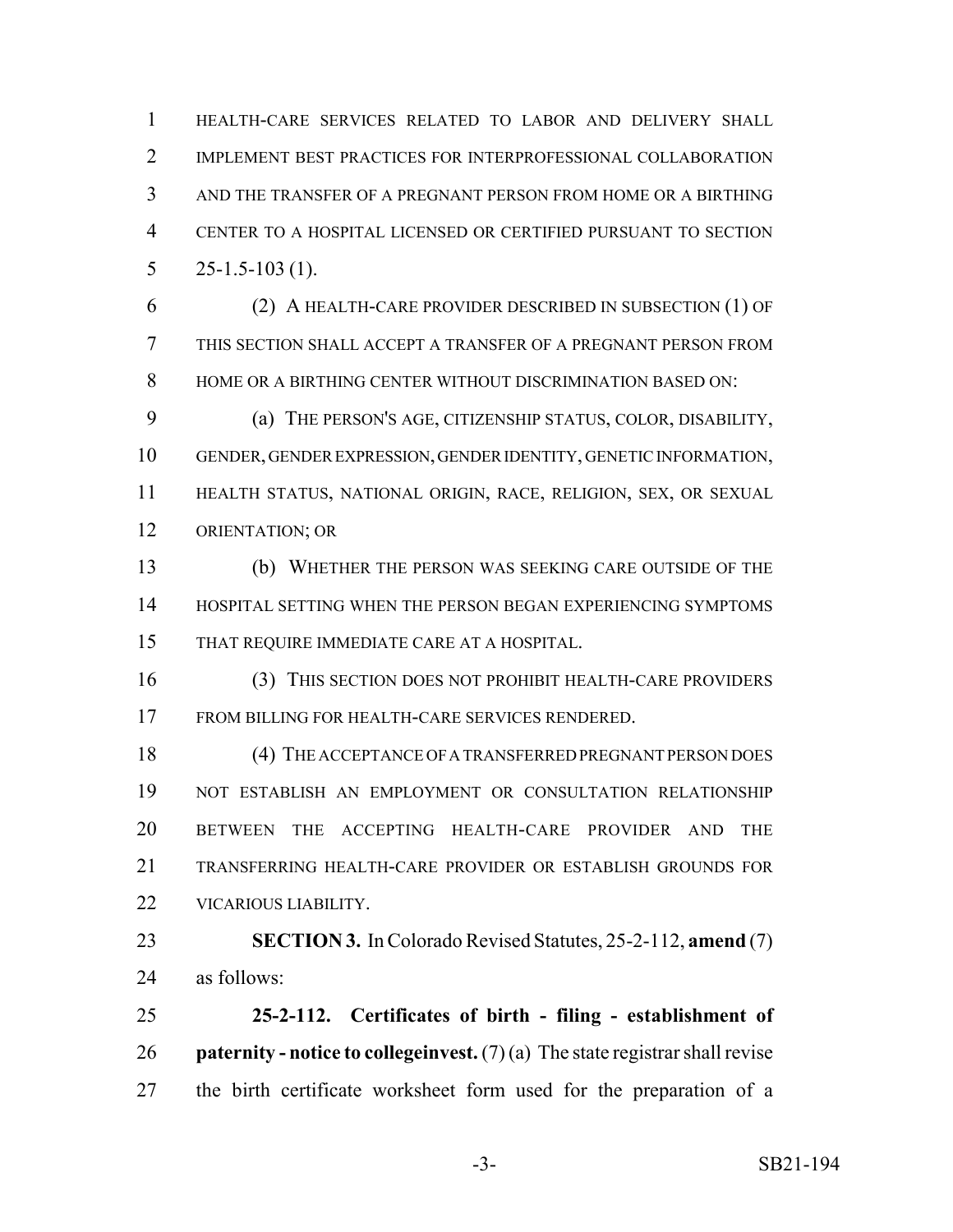certificate of live birth to include a statement that knowingly and intentionally misrepresenting material information on the worksheet form used for the preparation of a birth certificate is a misdemeanor. (b) THE BIRTH CERTIFICATE WORKSHEET FORM MUST INCLUDE A PLACE TO REPORT WHERE THE PREGNANT PERSON INTENDED TO GIVE BIRTH AT THE ONSET OF THE PERSON'S LABOR. **SECTION 4.** In Colorado Revised Statutes, 25-4-2206, **add** (3)(e) as follows: **25-4-2206. Health equity commission - creation - repeal.** (3) The commission has the following powers and duties: (e) STUDYING THE USE OF RESEARCH EVIDENCE IN POLICIES 12 RELATED TO THE PERINATAL PERIOD IN COLORADO AND, NO LATER THAN 13 SEPTEMBER 1, 2023, REPORTING TO THE SENATE COMMITTEE ON HEALTH AND HUMAN SERVICES AND THE HOUSE OF REPRESENTATIVES COMMITTEE ON HEALTH AND INSURANCE, OR THEIR SUCCESSOR COMMITTEES, ON THE USE OF RESEARCH EVIDENCE IN POLICIES RELATED TO THE PERINATAL PERIOD IN THE STATE USING THE IMPLEMENTATION SCIENCE FRAMEWORK. **SECTION 5.** In Colorado Revised Statutes, 25-52-103, **amend** (3); and **add** (4.5) as follows: **25-52-103. Definitions.** As used in this article 52, unless the context otherwise requires: (3) "Designated state perinatal care quality collaborative" means 23 a statewide nonprofit network of health-care HEALTH facilities, clinicians, and public health professionals working to improve the quality of care for mothers and babies through continuous quality improvement. (4.5) "HEALTH FACILITY" MEANS A HEALTH FACILITY LICENSED OR CERTIFIED PURSUANT TO SECTION 25-1.5-103 (1).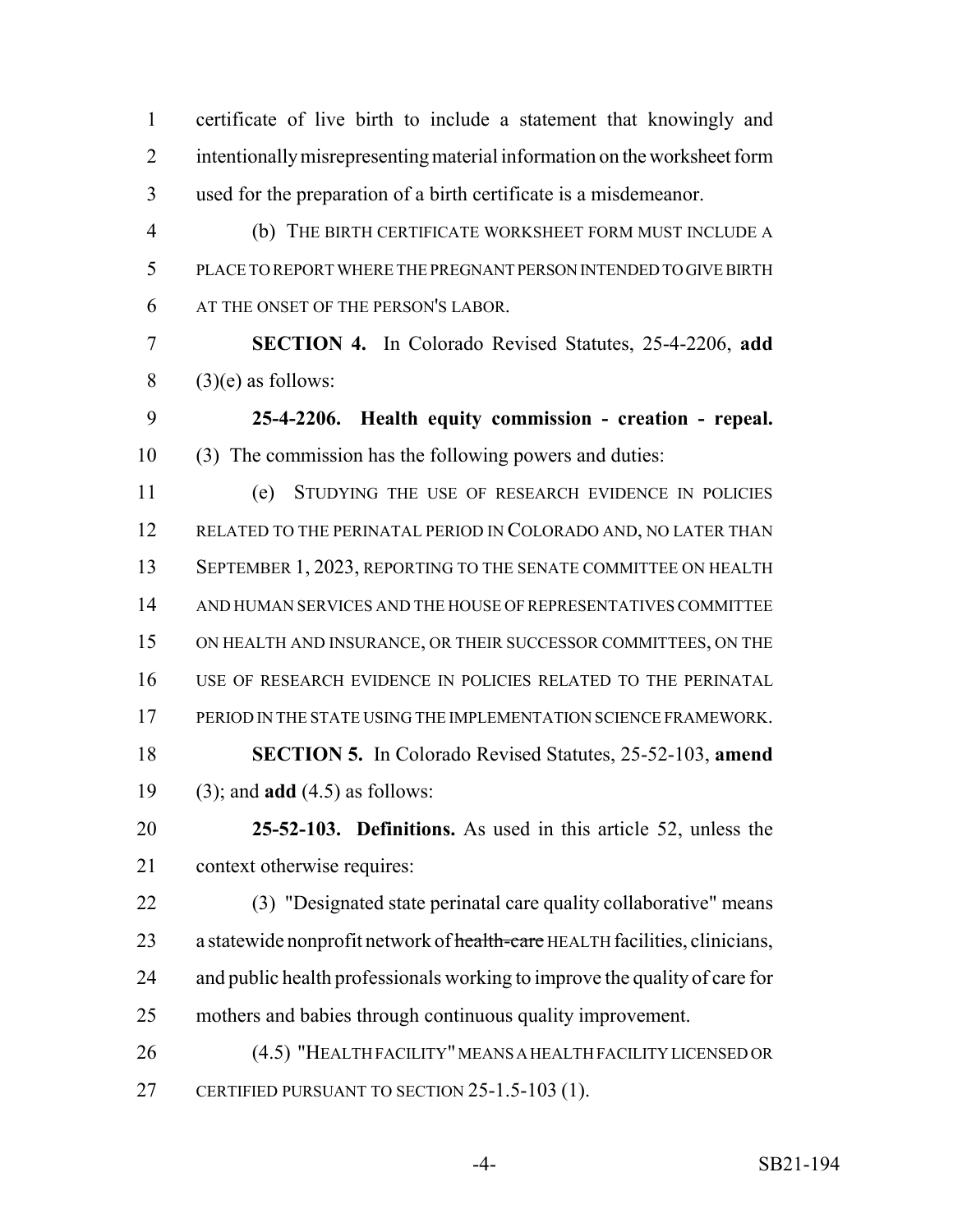**SECTION 6.** In Colorado Revised Statutes, 25-52-104, **amend** 2 (5),  $(6)(a)$  introductory portion,  $(6)(a)(III)$ , and  $(6)(a)(IV)$ ; and **add**  $3 \qquad (6)(a)(V)$  as follows:

 **25-52-104. Colorado maternal mortality review committee - creation - members - duties - report to the general assembly - repeal.** (5) The department shall:

 (a) Compile reports of aggregated, nonindividually identifiable data on a routine basis for distribution in an effort to further study the causes and problems associated with maternal mortality that may be 10 distributed to policymakers, health-care providers, and HEALTH facilities, behavioral health providers, public health professionals, and others necessary to reduce the maternal mortality rate;

 (b) Serve as a link with maternal mortality review teams throughout the country and participate in regional or national maternal 15 mortality review team activities; and

(c) Request INCORPORATE input and feedback from:

 (I) Interested and affected stakeholders, WITH A FOCUS ON PERSONS WHO ARE PREGNANT OR IN THE POSTPARTUM PERIOD AND THEIR FAMILY MEMBERS;

20 (II) MULTIDISCIPLINARY, NONPROFIT ORGANIZATIONS REPRESENTING PERSONS WHO ARE PREGNANT OR IN THE POSTPARTUM PERIOD, WITH A FOCUS ON PERSONS FROM RACIAL AND ETHNIC MINORITY GROUPS; AND

 (III) MULTIDISCIPLINARY, COMMUNITY-BASED ORGANIZATIONS THAT PROVIDE SUPPORT OR ADVOCACY FOR PERSONS WHO ARE PREGNANT 26 OR IN THE POSTPARTUM PERIOD, WITH A FOCUS ON PERSONS FROM RACIAL AND ETHNIC MINORITY GROUPS; AND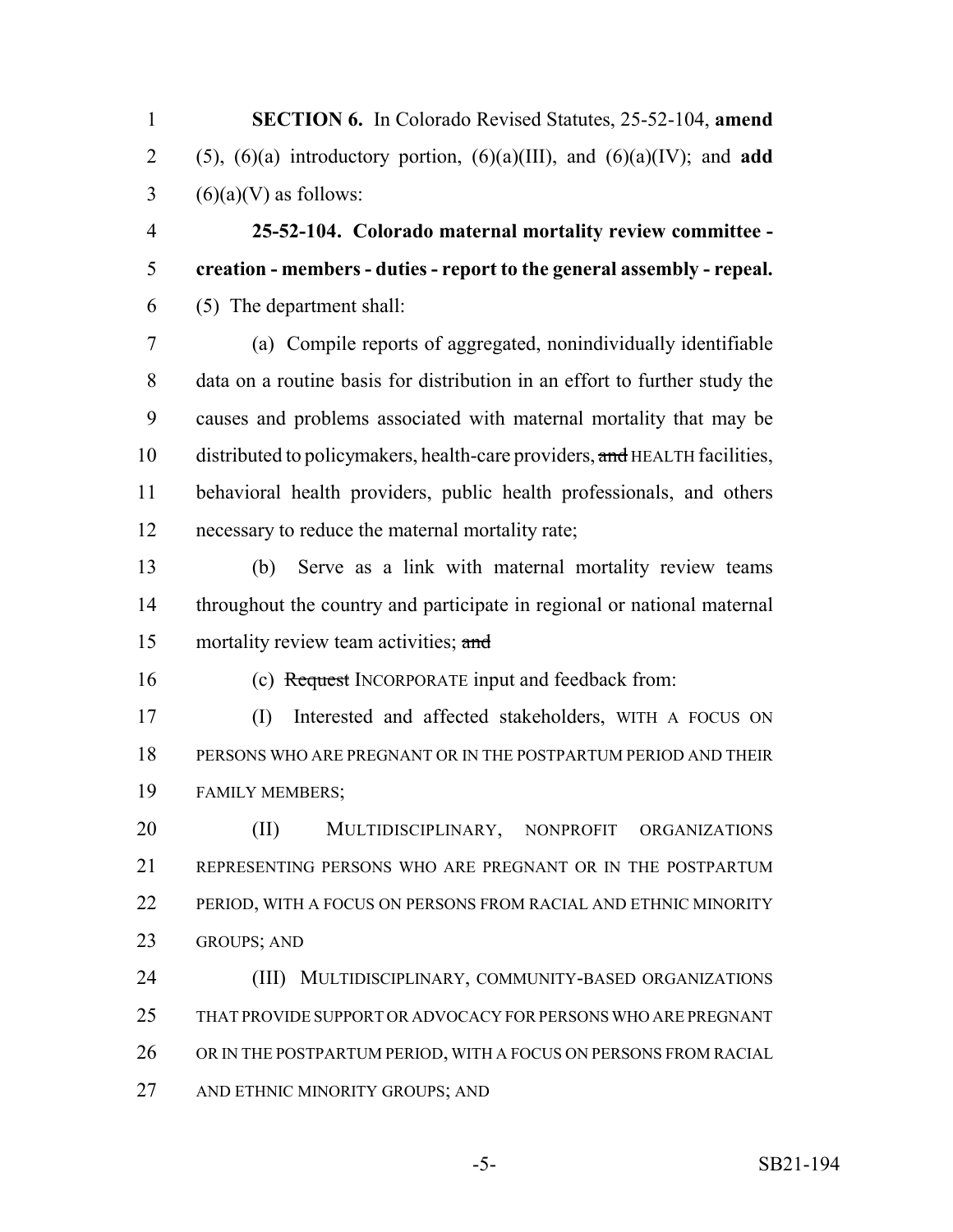(d) MAKE RECOMMENDATIONS TO IMPROVE THE COLLECTION AND PUBLIC REPORTING OF MATERNAL HEALTH DATA FROM HOSPITALS, HEALTH SYSTEMS, MIDWIFERY PRACTICES, AND BIRTHING CENTERS, INCLUDING:

 (I) DATA ON RACE AND ETHNICITY CORRELATED WITH CONDITIONS AND OUTCOMES; DISABILITY CORRELATED WITH CONDITIONS AND OUTCOMES; UPTAKE OF TRAININGS ON BIAS, RACISM, OR DISCRIMINATION; AND INCIDENTS OF DISRESPECT OR MISTREATMENT OF A PREGNANT PERSON; AND

 (II) DATA COLLECTED THROUGH STORIES FROM PREGNANT AND POSTPARTUM PERSONS AND THEIR FAMILY MEMBERS, WITH A FOCUS ON THE EXPERIENCES OF MARGINALIZED GROUPS INCLUDING PERSONS OF RACIAL AND ETHNIC MINORITY GROUPS.

 (6) (a) No later than July 1, 2020, and July 1 every three years thereafter, the department shall submit a report to the house of 15 representatives committees on public AND BEHAVIORAL health care and human services and health and insurance and the senate committee on health and human services, or their successor committees. The report must include:

 (III) A prioritization of a limited number of causes of maternal mortality that are identified as having the greatest impact on the pregnant 21 and postpartum population in Colorado and as most preventable; and

 (IV) In consultation with the designated state perinatal care quality collaborative, recommendations for clinical quality improvement approaches that could reduce the incidence of pregnancy-related deaths or maternal mortality or morbidity in prenatal, perinatal, and postnatal clinical settings and recommendations for how to spread best practices to clinical settings across the state; AND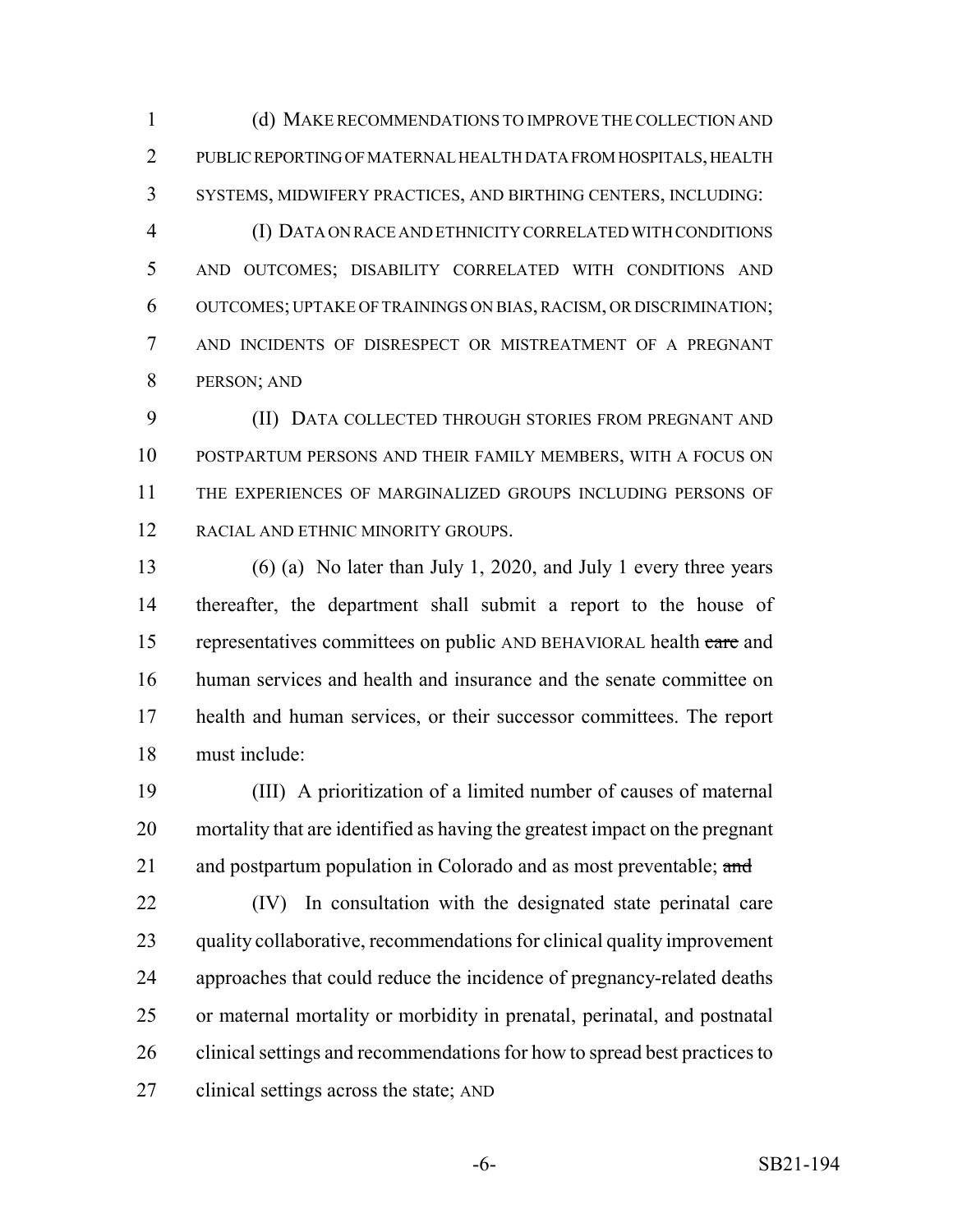(V) (A) FOR THE REPORT SUBMITTED NO LATER THAN JULY 1, 2 2023, INFORMATION STUDIED PURSUANT TO SUBSECTIONS (5)(c) AND (5)(d) OF THIS SECTION. (B) THIS SUBSECTION (6)(a)(V) IS REPEALED, EFFECTIVE SEPTEMBER 1, 2024. **SECTION 7.** In Colorado Revised Statutes, **add** 25.5-4-424 as follows: **25.5-4-424. Providers - health-care services related to labor and delivery - reimbursement.** (1) THE STATE DEPARTMENT SHALL REIMBURSE ALL ELIGIBLE PROVIDERS THAT PROVIDE HEALTH-CARE SERVICES RELATED TO LABOR AND DELIVERY IN A MANNER THAT: (a) PROMOTES HIGH-QUALITY, COST-EFFECTIVE CARE AND PREVENTS RISK IN SUBSEQUENT PREGNANCIES; AND (b) DOES NOT DISCRIMINATE BASED ON THE TYPE OF PROVIDER OR FACILITY. **SECTION 8.** In Colorado Revised Statutes, 25.5-5-201, **add** (4.5) as follows: **25.5-5-201. Optional provisions - optional groups.** (4.5) (a) SUBJECT TO AVAILABLE APPROPRIATIONS AND THE RECEIPT OF FEDERAL FINANCIAL PARTICIPATION, A PERSON WHO WAS ELIGIBLE FOR ALL PREGNANCY-RELATED AND POSTPARTUM SERVICES UNDER THE MEDICAL ASSISTANCE PROGRAM FOR THE SIXTY DAYS FOLLOWING THE PREGNANCY REMAINS CONTINUOUSLY ELIGIBLE FOR ALL SERVICES UNDER THE MEDICAL ASSISTANCE PROGRAM FOR THE TWELVE-MONTH POSTPARTUM PERIOD. (b) THE STATE DEPARTMENT SHALL SEEK ANY FEDERAL WAIVER OR PLAN AMENDMENT NECESSARY TO IMPLEMENT A TWELVE-MONTH